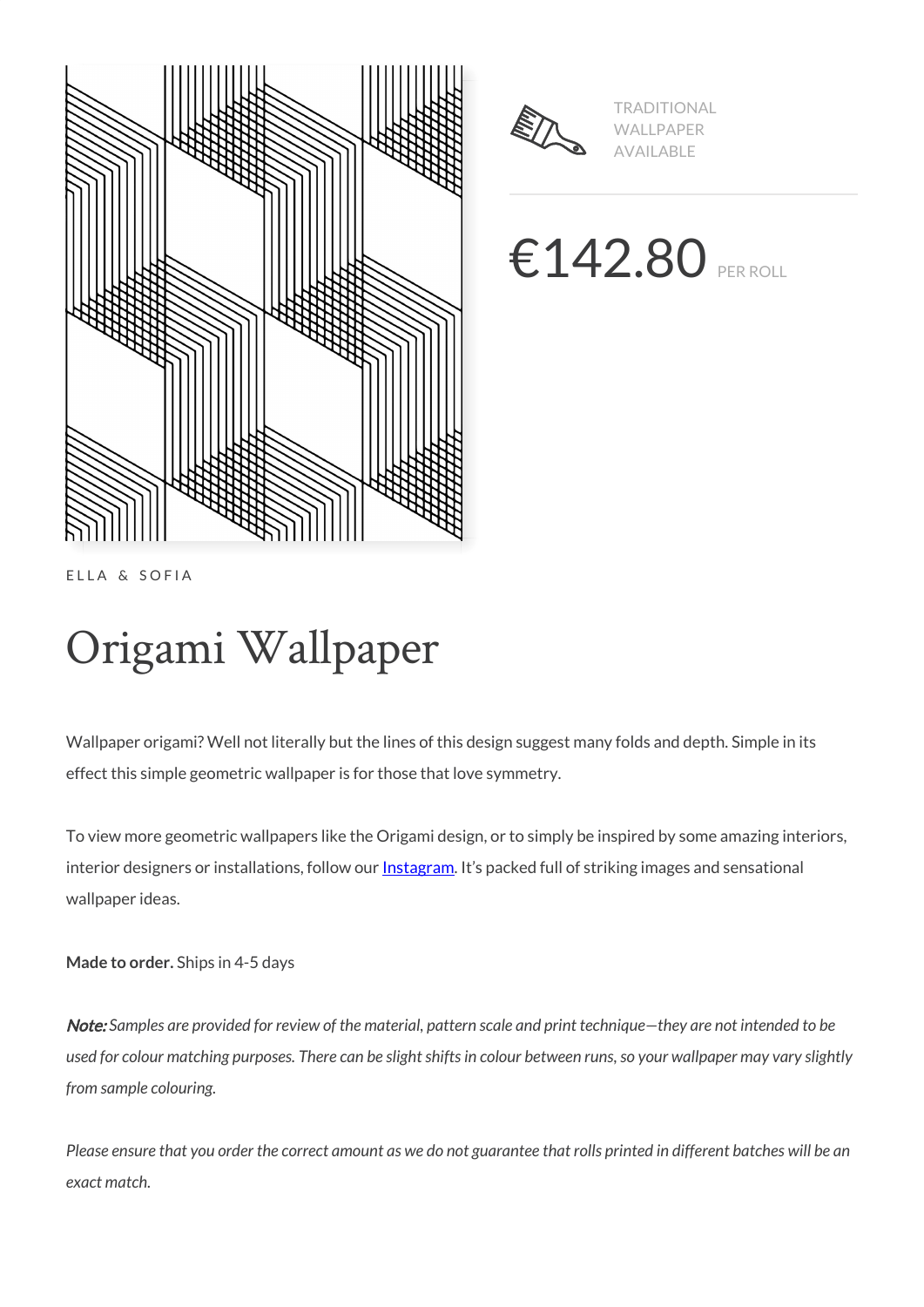| ROLL DIMENSIONS          |                        |                | 24" (61.5cm) x 33ft (10.05m) |                      |          |
|--------------------------|------------------------|----------------|------------------------------|----------------------|----------|
| PATTERN REPEAT           |                        |                | 20.8" (53cm)                 |                      |          |
| PATTERN MATCH            |                        |                | Straight Match               |                      |          |
| FINISH                   |                        |                | Pre-trimmed Butt Join        |                      |          |
| CLEANABILITY             |                        |                | Washable                     |                      |          |
| USAGE                    |                        |                | Domestic & Commercial        |                      |          |
| ĥ.                       |                        | ▌▊▅            |                              | $\blacktriangledown$ |          |
| DOMESTIC &<br>COMMERCIAL | GOOD LIGHT<br>FASTNESS | PASTE THE WALL | STRAIGHT<br>MATCH            | STRIPPABLE           | WASHABLE |

### ELLA & SOFIA

A Sydney based studio that specialises in creating luxurious and elegant wallpaper designs. Ella and Sofia, is the passion and creative release of designer Karie Soehardi. A textile designer for whom the past is very much alive in the present.

### ADDITIONAL INFORMATION

At Milton & King we have an exclusive range of geometric wallpapers for you to choose from whether you're decorating your hallway, living room, bedroom or dining room we have a wallpaper to suit your style and budget! With more than 500 wallpapers, we are bound to have the statement wallpaper you have been looking for.

## **Non-woven wallpaper advantages**

The most user-friendly wallpaper on the market.

Sourced from FSC Certified Forests and printed with water-based ink. Milton & King's wallpapers are of the highest quality, are environmentally friendly, and totally 100% vinyl-free.

Breathable – These high quality wallpapers are breathable, helping them endure mould and mildew conditions. Thus, perfect to decorate bathrooms, kitchens and laundries.